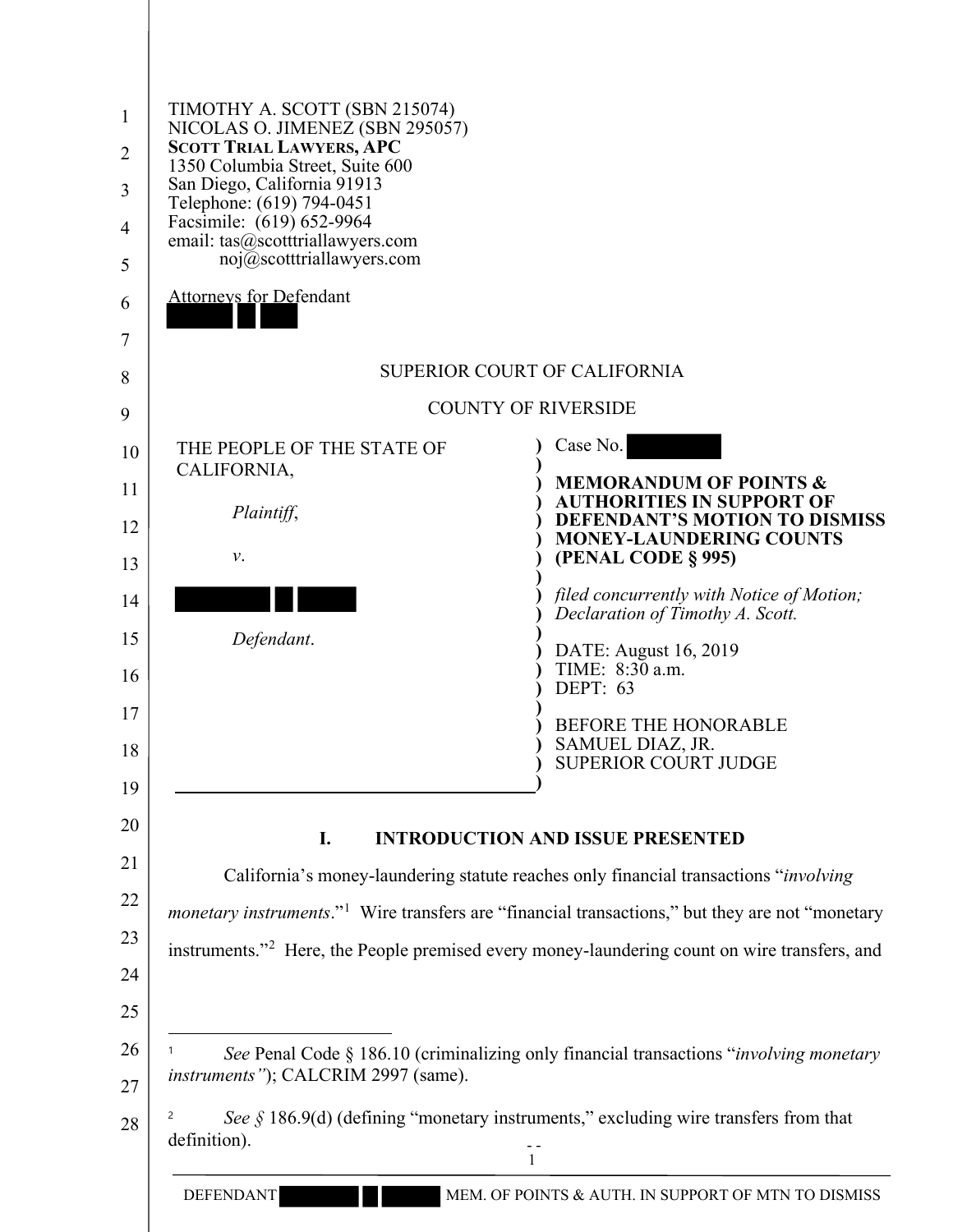| $\mathbf{1}$     | did not otherwise prove up transactions involving monetary instruments. Should dismissal result                                                                                                                          |  |  |  |  |  |  |  |
|------------------|--------------------------------------------------------------------------------------------------------------------------------------------------------------------------------------------------------------------------|--|--|--|--|--|--|--|
| $\overline{2}$   | under Penal Code § 995?                                                                                                                                                                                                  |  |  |  |  |  |  |  |
| 3                | <b>CHARGES AT ISSUE IN THIS MOTION</b><br>II.                                                                                                                                                                            |  |  |  |  |  |  |  |
| 4                | The People obtained a 90-count grand-jury indictment. Count 1 alleges a conspiracy to                                                                                                                                    |  |  |  |  |  |  |  |
| 5                | make fraudulent health-care claims under Penal Code § 182. Counts 2-12 allege substantive                                                                                                                                |  |  |  |  |  |  |  |
| 6                | health-care-fraud counts under PC § 550. This motion focuses on the remaining counts: 13-90.                                                                                                                             |  |  |  |  |  |  |  |
| $\boldsymbol{7}$ | Counts 13-90 each allege money laundering. Count 13, for example, charges:                                                                                                                                               |  |  |  |  |  |  |  |
| 8                | a violation of Penal Code section 186.10 subdivision (a), a felony, in that on or about                                                                                                                                  |  |  |  |  |  |  |  |
| 9                | December 17, 2015 through and including December 29, 2015, in the County of Riverside,                                                                                                                                   |  |  |  |  |  |  |  |
| 10               | State of California, the defendant did willfully, knowingly and unlawfully conduct a<br>transaction, and more than one transaction in a seven day period, involving monetary                                             |  |  |  |  |  |  |  |
| 11               | instruments of a total value exceeding five thousand dollars (\$5,000.00), and more than<br>one transaction <i>involving monetary instruments</i> of a total exceeding twenty-five thousand                              |  |  |  |  |  |  |  |
| 12               | dollars $(\$25,000.00)$ with the specific intent to promote or facilitate the promotion,<br>management, establishment, or carrying on of any criminal activity, or knowing that the                                      |  |  |  |  |  |  |  |
| 13               | <i>monetary instrument</i> is derived directly or indirectly from criminal activity. <sup>3</sup>                                                                                                                        |  |  |  |  |  |  |  |
| 14               | Counts 14-90 are identical but-for the dates alleged, as each count covers 2-4 week                                                                                                                                      |  |  |  |  |  |  |  |
| 15               | increments from 2015 forward.                                                                                                                                                                                            |  |  |  |  |  |  |  |
| 16               | <b>STATEMENT OF FACTS</b><br>Ш.                                                                                                                                                                                          |  |  |  |  |  |  |  |
| 17               | Despite making up dozens of counts in the indictment, the evidence and argument about                                                                                                                                    |  |  |  |  |  |  |  |
| 18               | money-laundering transactions was rather brief.                                                                                                                                                                          |  |  |  |  |  |  |  |
| 19               | <b>Testimony.</b><br>A.                                                                                                                                                                                                  |  |  |  |  |  |  |  |
| 20               | As evidence of substantive bank transactions, a forensic accountant testified about                                                                                                                                      |  |  |  |  |  |  |  |
| 21               | accounts at two different banks, and the People admitted Exhibit 373—a CD with certain                                                                                                                                   |  |  |  |  |  |  |  |
| 22               | financial exhibits upon it. <sup>4</sup> The testimony took 10 pages of transcript. <sup>5</sup> The accountant testified                                                                                                |  |  |  |  |  |  |  |
| 23               | that the exhibits focused on wire transfers, and wire transfers alone:                                                                                                                                                   |  |  |  |  |  |  |  |
| 24               |                                                                                                                                                                                                                          |  |  |  |  |  |  |  |
| 25<br>26         | 3<br>See Indictment (emphasis provided.) As highlighted above, the indictment correctly cited<br>the monetary-instrument requirement in Penal Code $\S$ 186.10. But the evidence never proved<br>that necessary element. |  |  |  |  |  |  |  |
| 27               | 4<br>See Exhibit A (Grand Jury Exhibit 373).                                                                                                                                                                             |  |  |  |  |  |  |  |
| 28               |                                                                                                                                                                                                                          |  |  |  |  |  |  |  |
|                  | 5<br>See Exhibit B (Zimmerman testimony).<br>$\mathfrak{D}$                                                                                                                                                              |  |  |  |  |  |  |  |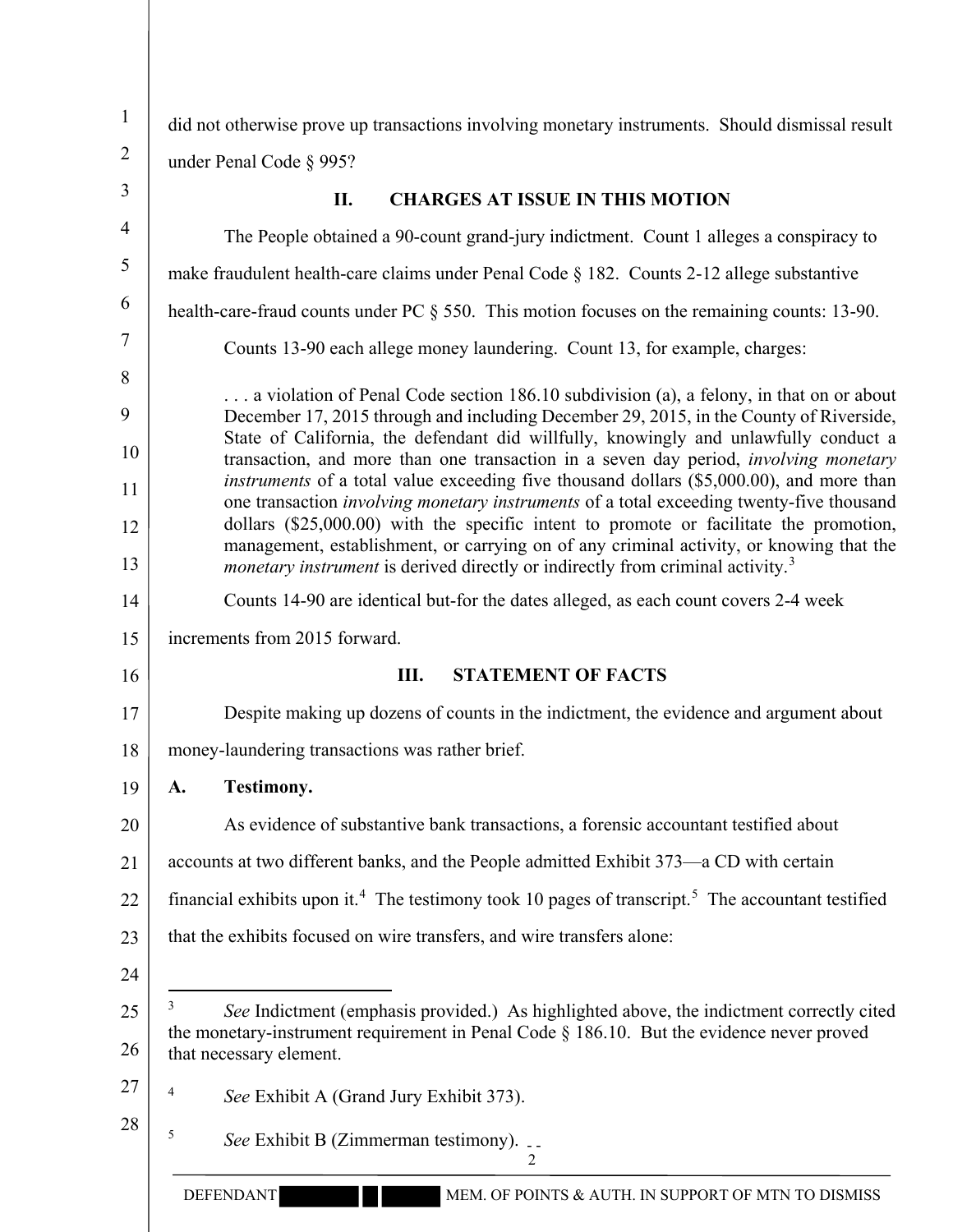| 2<br>3<br>4<br>5<br>6<br>7<br>8<br>9<br>10<br>11                           |                                                                | A. Correct. <sup>6</sup> | A. These show all of the wire transfers and the wires out of the account.<br>this investigation?<br>A. Yes. That's correct.<br>Q. And then those transactions are what we're seeing on this spreadsheet here?<br>People relied upon for money-laundering counts was based on wire transfers: |  |       |                                                             |                                                                                      |                                                         |                                                                                                                                                                     | Q. Okay. And in doing your analysis, did you first start with all of the wire transfers and<br>then narrow down the transfers that, based on your information, might be related to<br>Grand Jury Exhibit 373, A1, bore this out. It demonstrated that every transaction that the |
|----------------------------------------------------------------------------|----------------------------------------------------------------|--------------------------|----------------------------------------------------------------------------------------------------------------------------------------------------------------------------------------------------------------------------------------------------------------------------------------------|--|-------|-------------------------------------------------------------|--------------------------------------------------------------------------------------|---------------------------------------------------------|---------------------------------------------------------------------------------------------------------------------------------------------------------------------|----------------------------------------------------------------------------------------------------------------------------------------------------------------------------------------------------------------------------------------------------------------------------------|
| 12                                                                         |                                                                |                          |                                                                                                                                                                                                                                                                                              |  |       | <b>Exhibit A1</b><br>DAR2017-122-001 Blue Oak Medical Group |                                                                                      |                                                         |                                                                                                                                                                     |                                                                                                                                                                                                                                                                                  |
|                                                                            | <b>ENTRY</b><br>NO.                                            | ACCT.                    | <b>TRANS. DATE DESCRIPTION</b>                                                                                                                                                                                                                                                               |  |       |                                                             | <b>TRANS</b><br>#                                                                    |                                                         | <b>AMOUNT</b>                                                                                                                                                       | <b>BATES NO.<notes></notes></b>                                                                                                                                                                                                                                                  |
| 13<br>14<br>15<br>16<br>17<br>18<br>19<br>20<br>21<br>22<br>23<br>24<br>25 | 12<br>13<br>14<br>15<br>16<br>17<br>18<br>19<br>20<br>21<br>22 |                          | 2/1/2016<br>2/10/2016<br>2/10/2016<br>2/22/2016<br>2/22/2016<br>2/25/2016<br>2/25/2016<br>2/26/2016<br>3/1/2016<br>3/2/2016<br>3/3/2016                                                                                                                                                      |  |       |                                                             | 6174<br>4303<br>4141<br>3817<br>4089<br>3772<br>3579<br>5607<br>7158<br>5111<br>5307 | s<br>s<br>s<br>Ś<br>s<br>S<br>S<br>\$.<br>\$<br>\$<br>S | (25,000.00)<br>(18, 616.96)<br>(40, 902.04)<br>(12,000.00)<br>(20,000.00)<br>(12,500.00)<br>(20,000.00)<br>(48, 131.69)<br>(5,000.00)<br>(5, 172.40)<br>(30,000.00) |                                                                                                                                                                                                                                                                                  |
| 26<br>27<br>28                                                             | 66                                                             | <b>DEFENDANT</b>         | Exhibit B, pages 2194-95.                                                                                                                                                                                                                                                                    |  | <br>3 |                                                             |                                                                                      |                                                         |                                                                                                                                                                     | MEM. OF POINTS & AUTH. IN SUPPORT OF MTN TO DISMISS                                                                                                                                                                                                                              |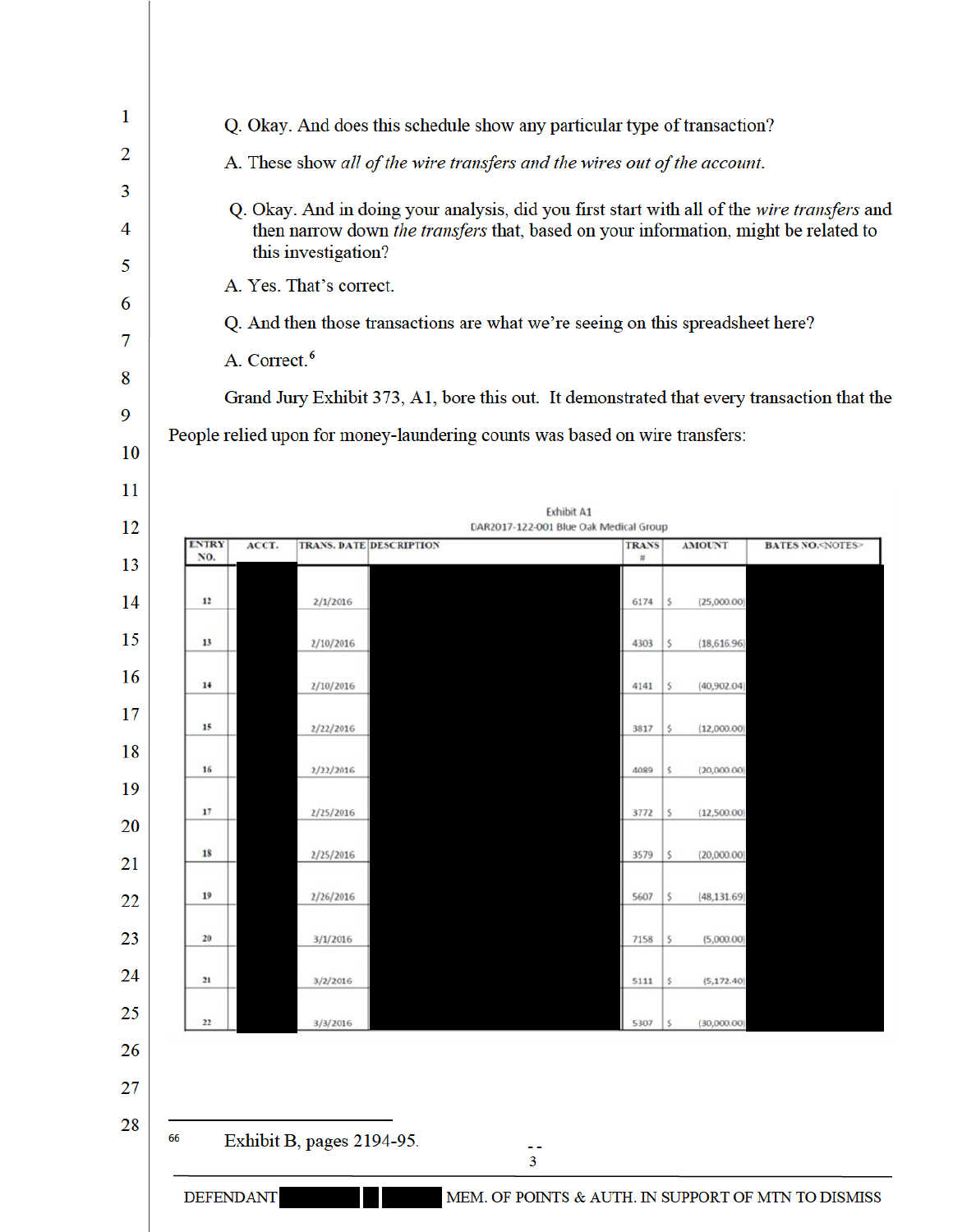While the People introduced other exhibits and evidence to argue that Matt took financial instructions from co-defendant Uwaydah, and to show the underlying alleged fraud, Exhibit 373 remained all that the People keyed to the substantive money-laundering counts.

4 5

6

7

8

22

23

24

25

26

27

28

1

2

3

## **B. "Holey Moley": Jury Instructions and Argument.**

After the close of evidence, the People also provided jury instructions to the panel. A "monetary instrument," they instructed, "*means money of the United States of America, bank check, cashier's check, or money order.*"<sup>7</sup> Notably, the instructions did *not* say that a wire transfer could constitute a monetary instrument.

9 10 11 12 13 14 15 16 After giving the legal instructions for money-laundering generally, the Deputy District Attorney asked the grand jury rhetorically, "Holy moley, what does that mean?"<sup>8</sup> "This" she argued: "One, at least one financial institution; two, with a single \$5,000 transaction, or multiple in seven days totaling \$5,000, or multiple in 30 days totaling \$25,000; three, to operate a criminal enterprise, or they knew the money was dirty; and, four, attorney's fees only, accepted the money to hide it." Whether intentional or not, this "holey-moley" summary apparently designed to make the elements of Penal Code § 186.10 accessible to a lay jury—had the effect of omitting the monetary-instrument requirement entirely.

17 18 19 20 21 Later argument by the Deputy District Attorney confirmed that the People sought to prove up only wire-transfer *transactions*, without considering the requirement for *monetary instruments.* The People stated, "So this is Exhibit A1, which is part of 373. *This is a list of wires; right*? *The reason that we chose the wires* is because the law defines financial transactions for money laundering in sort of a weird way, and *wires -- my argument is that wires*

- 7 *See* Exhibit C (relevant jury instructions and portions of closing argument) at 2772.
	- 8 *Id.* at page 2786.

 - - 4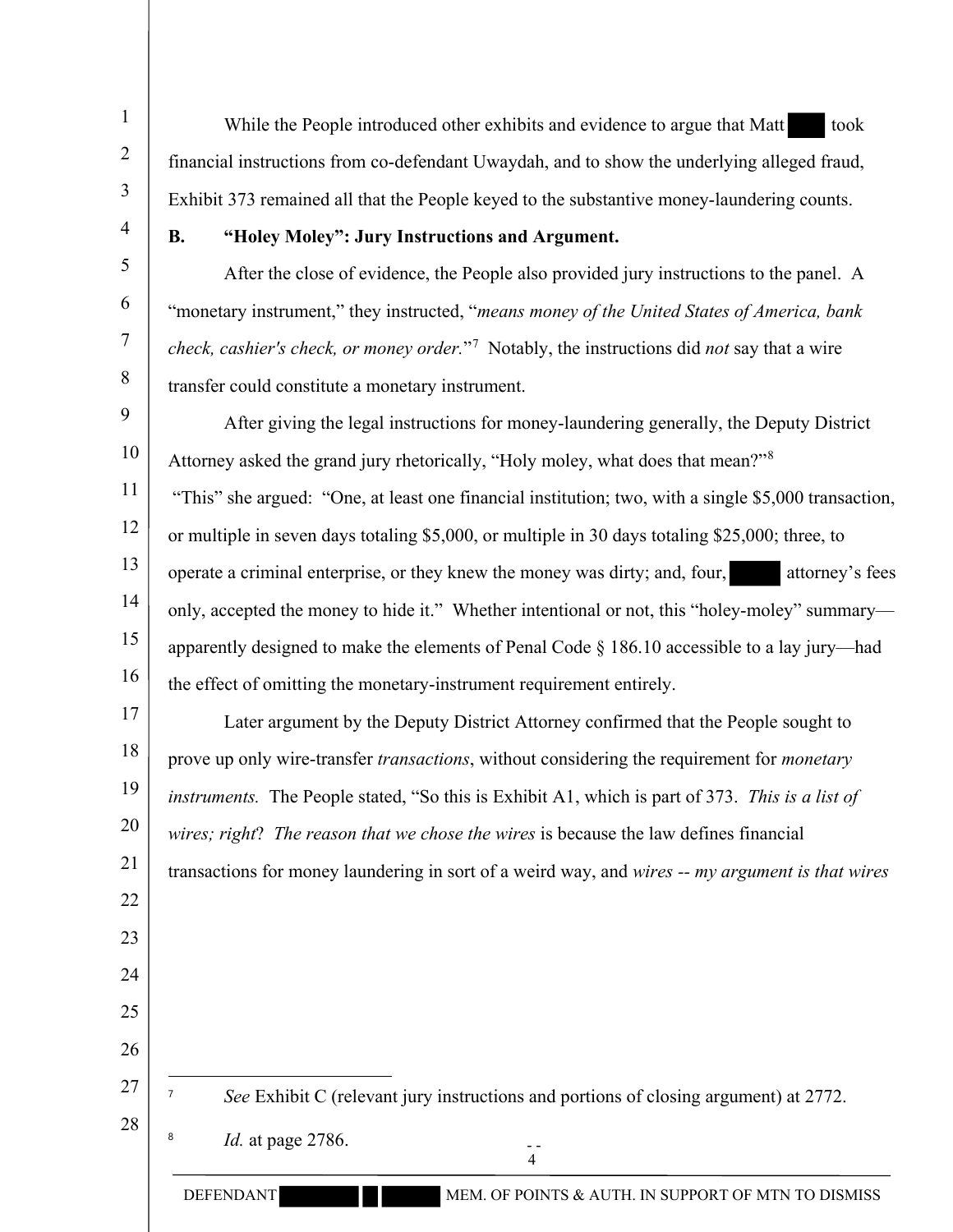| $\mathbf{1}$   | attribute [sic] that." <sup>9</sup> The Deputy again confirmed that the summaries in Exhibit 373           |
|----------------|------------------------------------------------------------------------------------------------------------|
| $\overline{2}$ | summarized the money-laundering counts, and purported to prove them via wire transfers. <sup>10</sup>      |
| 3              | The grand jury returned a true bill. But the fact remains that the People had to prove                     |
| $\overline{4}$ | monetary instruments for each count, and that they failed to do so. This element went unproven             |
| 5              | before the grand jury. Mr. brings this motion consequently, and the result should be the                   |
| 6              | dismissal of Counts 13-90 under Penal Code § 995.                                                          |
| $\tau$         |                                                                                                            |
| 8              | Ш.<br><b>DISCUSSION</b>                                                                                    |
| 9              | Money laundering requires both a "transaction" and a "monetary instrument."<br>A.                          |
| 10             | Under Penal Code § 186.10, every element of money laundering must relate to a relevant                     |
| 11             | <i>monetary instrument.</i> CALCRIM 2997 lists the applicable elements as follows:                         |
| 12             | 1. The defendant conducted one or more financial transactions involving at least one                       |
| 13             | <i>monetary instrument</i> through at least one financial institution;                                     |
| 14             | 2. The defendant conducted the financial transactions within a thirty-day period and the                   |
| 15             | monetary instrument[s] involved had a total value of more than $$25,000;$                                  |
| 16             | <b>AND</b>                                                                                                 |
| 17             | 3. The defendant knew that the monetary instrument[s] represented the proceeds of                          |
| 18             | criminal activity or were derived directly or indirectly from the proceeds of criminal activity;           |
| 19             | <b>AND</b>                                                                                                 |
| 20             | The attorney defendant accepted a fee for representing a client<br>4. [For Mr.]                            |
| 21             | in a criminal investigation or proceeding and <i>accepted the monetary instrument</i> with the intent to   |
| 22             | disguise or aid in disguising the source of the funds or the nature of the criminal activity.              |
| 23             | See also Penal Code § 186.10 (same elements).                                                              |
| 24             |                                                                                                            |
| 25             | 9<br>Id. at 2817. See also id. ("And so the decision that you guys have to make is is it money             |
| 26             | laundering based on the actual transfer. Right?").                                                         |
| 27             | 10<br><i>Id.</i> at 2818 ("So the way it works is that when you look at all these charts, we've grouped    |
| 28             | them together by month, and that lines up with each of the money laundering counts, 13 through<br>$90.$ ") |
|                | 5                                                                                                          |
|                | MEM. OF POINTS & AUTH. IN SUPPORT OF MTN TO DISMISS<br><b>DEFENDANT</b>                                    |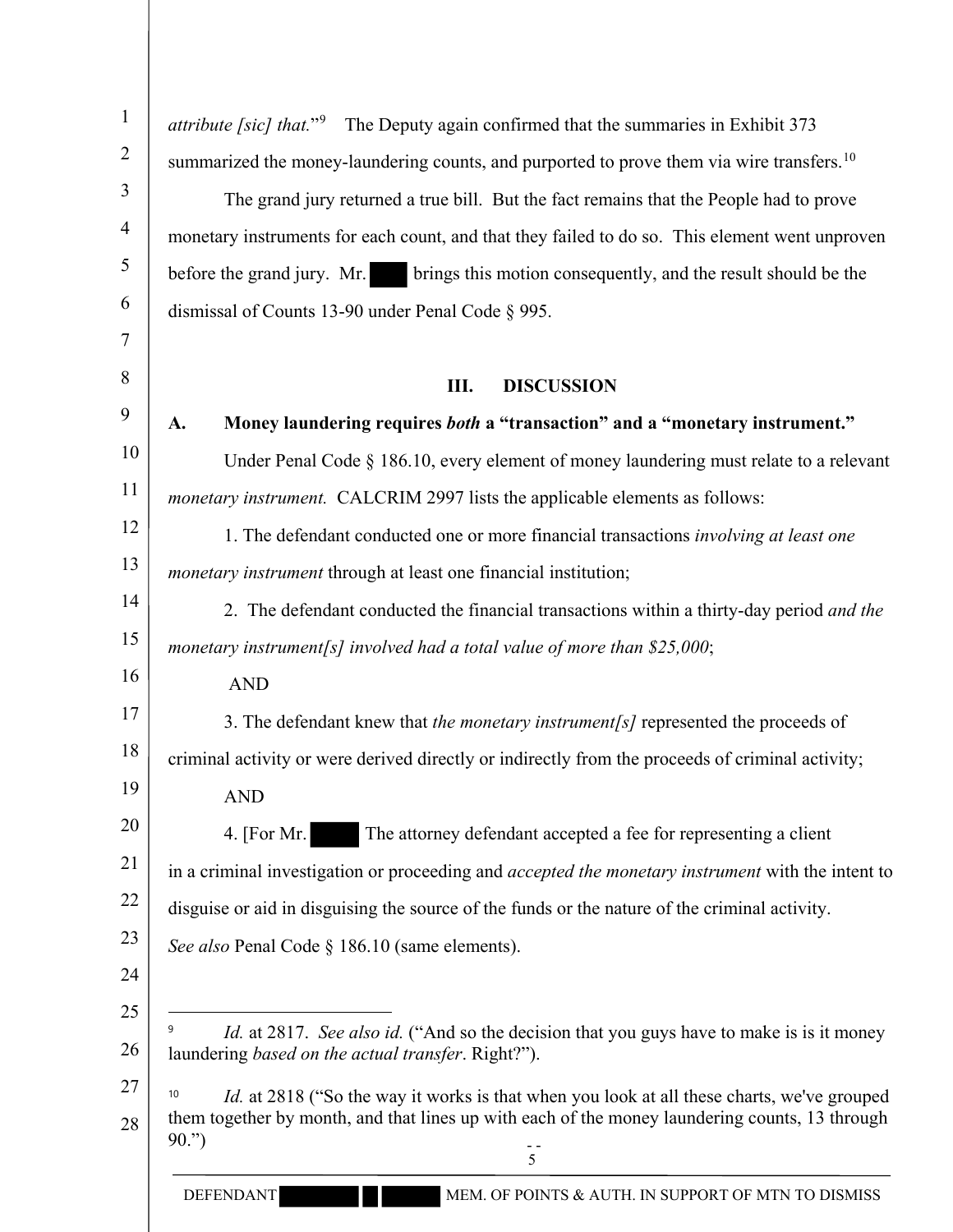Thus, for purposes of this motion, there are two separate elements that the People are required to prove: 1) a financial transaction; and 2) that the transaction *involves a "monetary instrument.*" The People's proof before the grand jury showed the former, but not the latter. The People proved many "transactions." But they did *not* show that any of them involved "monetary instruments."

10 11 12 It is reversible error to overlook this distinction. In *People v. Lee*, (2017) 11 Cal. App. 5th 344, 349-50, the defendant was accused of running a sham "investment club." The People alleged that the defendant solicited investments from victims, but then used the funds for personal expenses and other unauthorized purposes. *Id.* at 347. The funds were generally provided in the form of personal check, which the defendant deposited into his own account. *Id.* The jury convicted on all money-laundering counts. The defendant appealed, arguing that the evidence showed neither a "transaction" or "monetary instruments."

13 14 15 16 17 18 19 20 21 22 23 24 25 The Court of Appeal reversed in part. It first rejected the defendant's argument that the deposits did not constitute "transactions" because "[a] 'transaction' includes withdrawing money from a bank account." *Id.* at 350 (quoting § 186.9(c)'s definition of "transaction"). But it nevertheless reversed on the "monetary instrument" prong of the statute. Because personal checks do not fit the definition of monetary instruments, and because the People relied upon those personal-check transactions for many of the counts of conviction, the Court of Appeal reversed those counts. As the Court explained, "We are not at liberty to focus only on the source of the funds where [defendant's] withdrawals are the relevant transactions, where many of the withdrawals were by check, and where the statute does not criminalize all transactions involving personal checks." *Id.* at 351. *See also id.* ("[f]or the checks [defendant] wrote, if the payees endorsed and deposited them into their bank accounts, then they were not transactions *involving monetary instruments*.") (emphasis provided). The Court reversed the check-based moneylaundering counts accordingly.

26 27 28 transactions involved personal checks. 227 Cal.App.4th at 1100–1101. There, one conviction 6 Similarly, in *People v. DeVaughn* (2014) 227 Cal.App.4th 1092, the Court of Appeal again reversed for failure to prove a valid monetary instrument. It did so because, again, the

1

2

3

4

5

6

7

8

9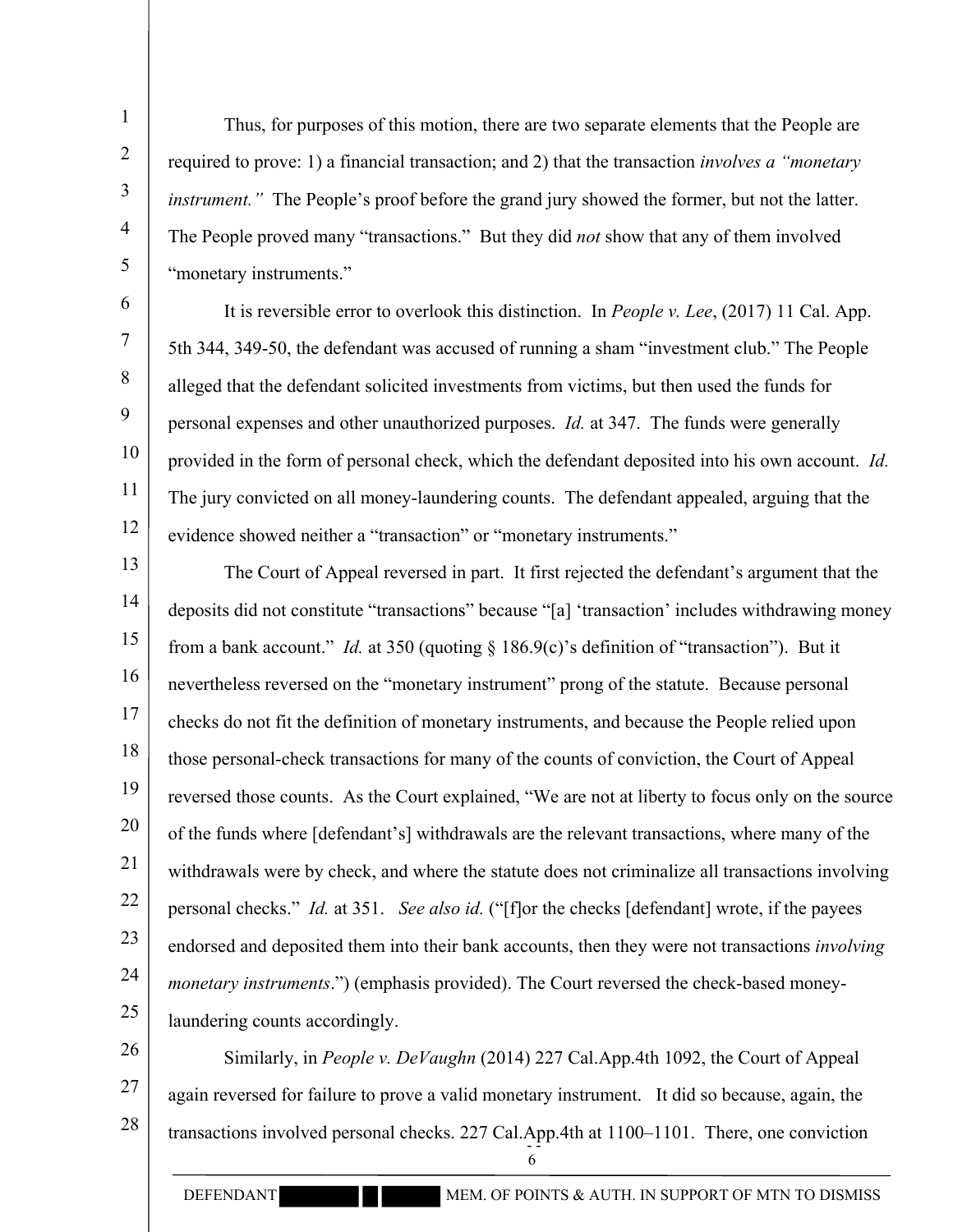| $\mathbf{1}$   | was based on a transaction involving a personal check made payable to a defendant's company,                                                                                          |  |  |  |  |  |  |
|----------------|---------------------------------------------------------------------------------------------------------------------------------------------------------------------------------------|--|--|--|--|--|--|
| $\overline{2}$ | and the defendant deposited the check into the company's account. Id. at 1098, 1100. Three                                                                                            |  |  |  |  |  |  |
| 3              | other convictions involved personal checks payable to, and endorsed by, third party payees. Id. at                                                                                    |  |  |  |  |  |  |
| 4              | 1100–1101. The court concluded these transactions did not involve a "monetary instrument"                                                                                             |  |  |  |  |  |  |
| 5              | within the meaning of $\S$ 186.9. It reversed accordingly.                                                                                                                            |  |  |  |  |  |  |
| 6              | Thus, Penal Code $\S$ 186.10(a) does not prohibit all financial transactions involving                                                                                                |  |  |  |  |  |  |
| 7              | alleged criminality. Rather, it only "prohibits conducting transactions through financial                                                                                             |  |  |  |  |  |  |
| 8              | institutions 'involving a monetary instrument or instruments." Lee, 11 Cal.App.5 <sup>th</sup> at 349                                                                                 |  |  |  |  |  |  |
| 9              | (emphasis provided) (quoting Penal Code $\S$ 186.10). The question becomes: did the People base                                                                                       |  |  |  |  |  |  |
| 10             | their money-laundering counts on cognizable <i>monetary instruments</i> ?                                                                                                             |  |  |  |  |  |  |
| 11             | Because wire transfers are not "monetary transactions," and because every money-<br><b>B.</b>                                                                                         |  |  |  |  |  |  |
| 12             | laundering charge in the indictment is premised on wire transfers, Counts 13-90                                                                                                       |  |  |  |  |  |  |
| 13             | must be dismissed.<br>Because the People based their money-laundering counts on wire transfers, and because                                                                           |  |  |  |  |  |  |
| 14             |                                                                                                                                                                                       |  |  |  |  |  |  |
| 15             | wire transfers are not monetary instruments, they did not meet the monetary-instruments element                                                                                       |  |  |  |  |  |  |
| 16             | before the grand jury.                                                                                                                                                                |  |  |  |  |  |  |
| 17             | A wire transfer is not a monetary instrument.<br>1.                                                                                                                                   |  |  |  |  |  |  |
| 18             | First, wire transfers are not included in the definition of "monetary instrument." Per                                                                                                |  |  |  |  |  |  |
| 19             | Penal Code § $186.9(d)$ :                                                                                                                                                             |  |  |  |  |  |  |
| 20             | "Monetary instrument" means United States currency and coin; the currency, coin, and<br>foreign bank drafts of any foreign country; payment warrants issued by the United States,     |  |  |  |  |  |  |
| 21             | this state, or any city, county, or city and county of this state or any other political                                                                                              |  |  |  |  |  |  |
| 22             | subdivision thereof; any bank check, cashier's check, traveler's check, or money order; any<br>personal check, stock, investment security, or negotiable instrument in bearer form or |  |  |  |  |  |  |
| 23             | otherwise in a form in which title thereto passes upon delivery; gold, silver, or platinum<br>bullion or coins; and diamonds, emeralds, rubies, or sapphires. Except for foreign bank |  |  |  |  |  |  |
| 24             | drafts and federal, state, county, or city warrants, "monetary instrument" does not include                                                                                           |  |  |  |  |  |  |
| 25             | personal checks made payable to the order of a named party which have not been endorsed<br>or which bear restrictive endorsements, and also does not include personal checks which    |  |  |  |  |  |  |
| 26             | have been endorsed by the named party and deposited by the named party into the named<br>party's account with a financial institution.                                                |  |  |  |  |  |  |
| 27             |                                                                                                                                                                                       |  |  |  |  |  |  |
| 28             |                                                                                                                                                                                       |  |  |  |  |  |  |
|                | 7                                                                                                                                                                                     |  |  |  |  |  |  |
|                | MEM. OF POINTS & AUTH. IN SUPPORT OF MTN TO DISMISS<br><b>DEFENDANT</b>                                                                                                               |  |  |  |  |  |  |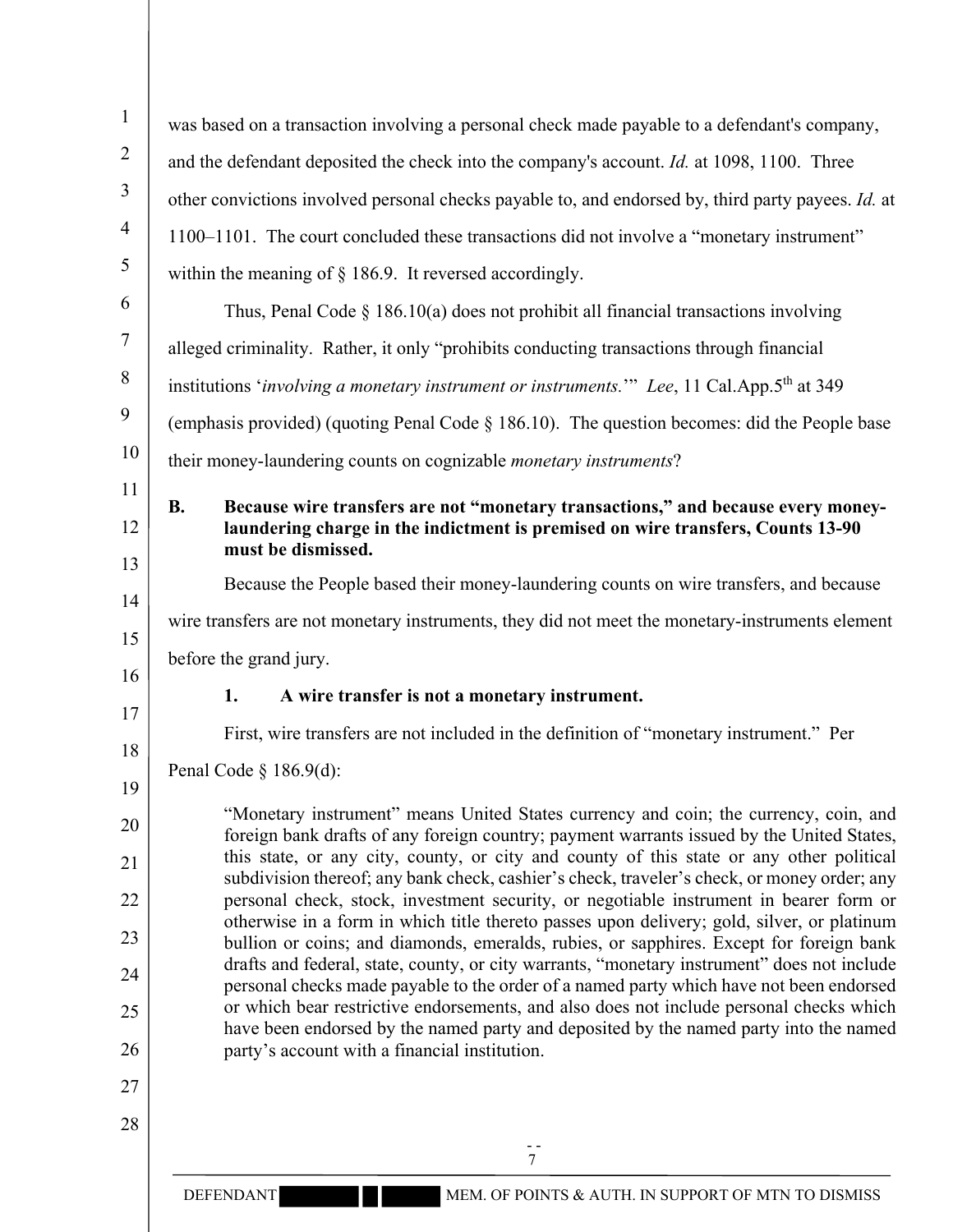To summarize, the statute lists the following items as monetary instruments: cash; foreign bank drafts; government-issued payment warrants; cashier's checks, traveler's checks, and money orders; checks or negotiable instruments *in bearer form*; *<sup>11</sup>* and precious metals or jewels.

4 5

6

7

8

9

1

2

3

Wire transfers are simply not on the list. They are not "monetary instruments" per the plain language of the statute.

10 11 12 Admittedly, a wire transfer can be a financial "transaction." *See* Penal Code § 186.9(c). See also *Lee*, 11 Cal.App.5<sup>th</sup> at 351 (discussing that the definition of "transaction" was amended in 1992 to add wire transfers). But it still isn't a monetary instrument. *See id.; cf.* § 186.9(c) (defining "transaction," including wire transfer) *with* § 186.9(d) (defining "monetary instrument," omitting wire transfer). And the statute still requires both. *See Lee*, 11 Cal.App.5th at 350 (rejecting defendant's argument that a deposit was not a "transaction," but reversing conviction because personal checks did not constitute "monetary instrument.")

13 14 15 16 17 18 19 20 21 22 23 24 25 26 This reading of the statutes is consistent with legislative intent. Of course, "statutory language is generally the most reliable indicator of legislative intent." *Klein v. United States of America,* (2010) 50 Cal.4th 68, 77, and here, the language is plain. Though the legislature was well-aware of wire transfers, and even added it to the list of things that are "transactions," it did not add it to the list of "monetary instruments." Under the canons of statutory construction which, again, are not necessary given the statute's plain language—the result would remain the same. Observe the maxim, *expressio unius est exclusio alterius:* "[t]he expression of some things in a statute necessarily means the exclusion of other things not expressed." *Gikas v. Zolin* (1993) 6 Cal.4th 841, 852. This maxim provides that "[w]hen the Legislature 'has employed a term or phrase in one place and excluded it in another, it should not be implied where excluded.'" *Pasadena Police Officers Assn. v. City of Pasadena* (1990) 51 Cal.3d 564, 576. So it is here: this statute expressly includes wire transfers in the list of things that were "transactions," Penal Code § 186.9(c). It then *excludes* wire transfers it from the list of things that are <sup>11</sup> "When a check, note, draft, etc., is payable to 'bearer,' it imports that the contents thereof

27 shall be payable to any person who may present the instrument for payment." *See* 

<sup>28</sup> the 19<sup>th</sup> century. *See e.g. Thompson v. Perrine*, 106 U. S. 589, 592-93 (1883). 8 https://thelawdictionary.org/bearer, last visited July 26, 2019. This has been law since at least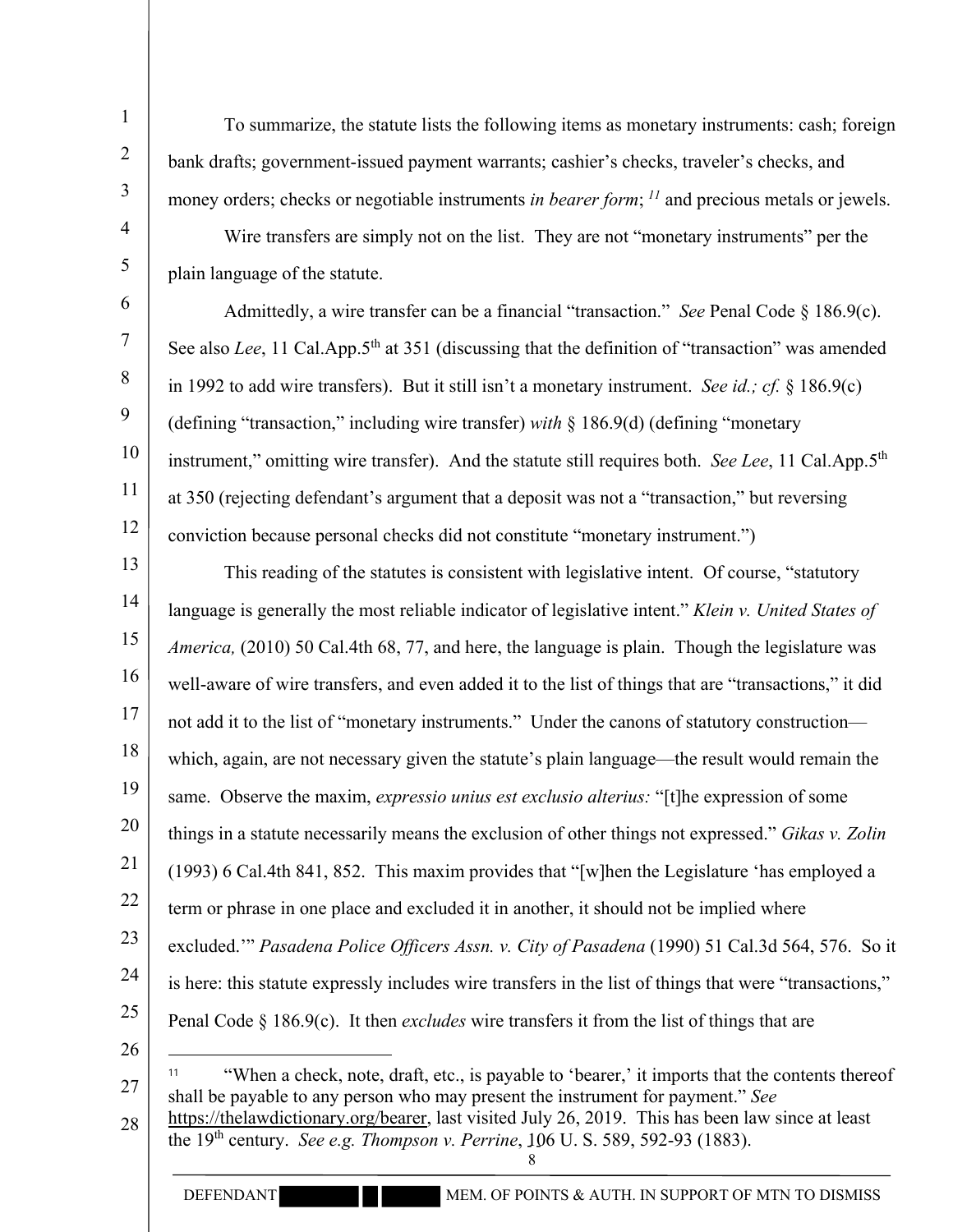"monetary instruments." § 186.9(d). If the legislature wanted a wire transfer to be a monetary instrument, it would say so.

For these reasons, the Court should conclude that a wire transfer cannot constitute a "monetary instrument," and analyze the People's proof accordingly.

5

1

2

3

4

## **2. Every count thus lacks a monetary instrument.**

6 7 8 9 10 11 12 13 14 15 The problem for the People is that *every count* is premised on wire transfers. The Deputy District Attorney explicitly told the grand jury so. Describing its main money-laundering Exhibit, 373, the prosecutor stated: "So this is Exhibit A1, which is part of 373. *This is a list of wires; right? The reason that we chose the wires is because the law defines financial transactions for money laundering in sort of a weird way, and wires -- my argument is that wires attribute [sic] that.*" Exhibit C at 2817 (emphasis provided). The prosecutor framed the *"*decision that [the grand jurors] have to make is is it money laundering based on the actual transfer. Right?" *Id.* He continued, "[s]o the way it works is that when you look at all these charts, we've grouped them together by month, and that lines up with each of the money laundering counts, 13 through 90." *Id.* at 2818.

16 17 18 The exhibits bear this out. Exhibit A1 to 373 lists wire transfer after wire transfer as making up the money-laundering counts. Not one of them pertain to a monetary instrument within the meaning of  $\S$  186.9. The People's proof on this element is simply non-existent.

19 20 21 The People may argue that the checks made out to Blue Oak and deposited into the relevant bank accounts could constitute the necessary "monetary instruments." But there are two problems with that argument.

22 23 First, the record is clear as to what the grand jury indicted upon. The People cannot pretend that it indicted upon different proof and argument at this juncture.

24 25 26 27 28 (reversing convictions based on personal checks). *See also People v. DeVaughn* (2014) 227 Second, these checks are not "monetary instruments" as a matter of law either. Under Penal Code § 186.9(d), only "bearer checks" are cognizable instruments under the statute. "While the definition of 'monetary instrument' includes personal checks in bearer form, it excludes other kinds of personal checks." *People v. Lee*, (2017) 11 Cal. App. 5th 344, 351

9